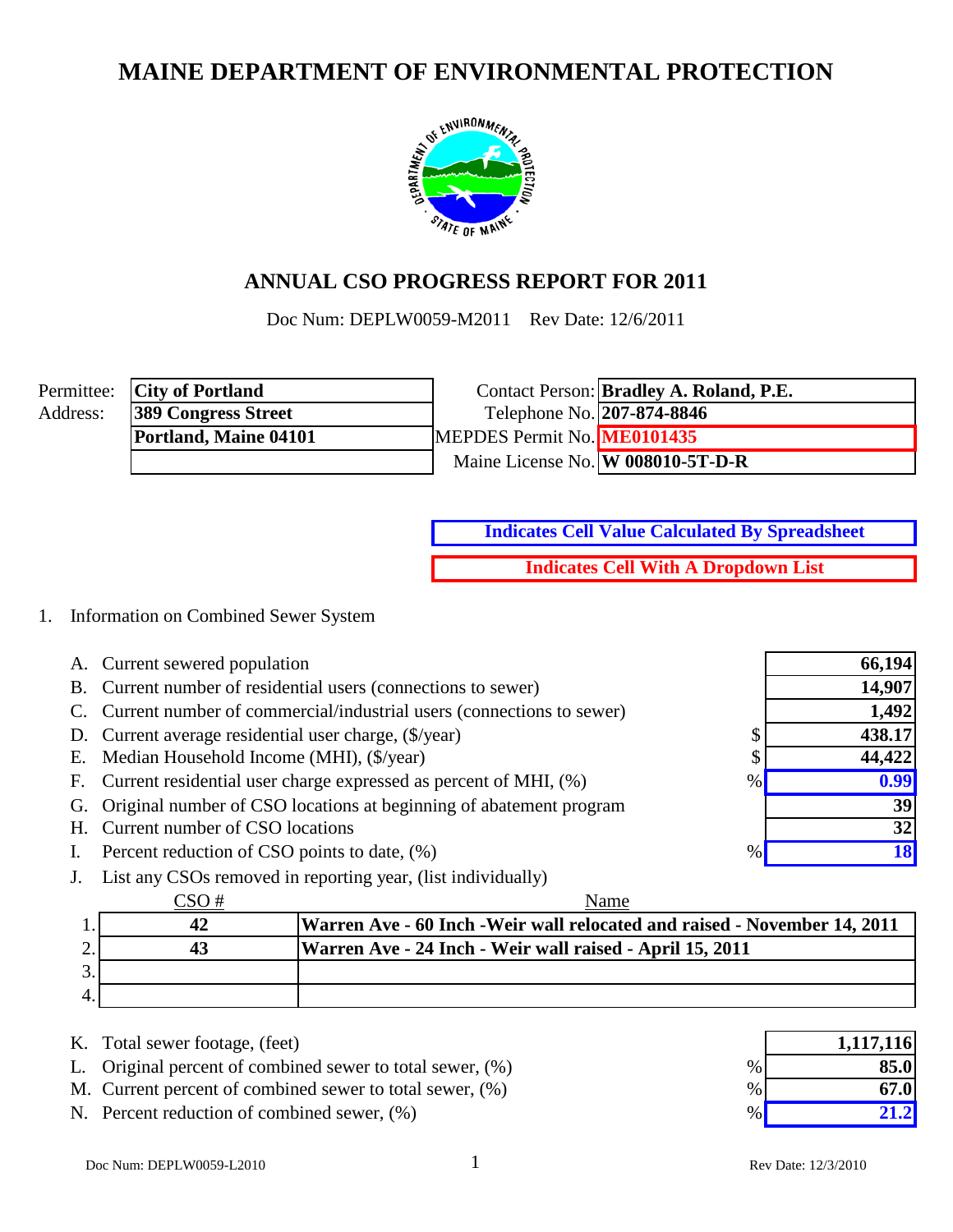### 2. CSO Progress

- A. Are you on schedule with your approved CSO Abatement Plan? **Yes** (Yes, No) **Yes**
- B. If existing schedule is behind the approved schedule, list the reasons why and how the permittee proposes to catch up in order to comply with the approved schedule.

The City is currently in compliance with it's approved schedule.

C. List major accomplishments last year to reduce or abate CSOs, (list individually)

Estimate of flow reductions Project

| 1. Carlyle - Canco - Walton & Read - Forest - Bell          | <b>30 Acres Removed</b> |
|-------------------------------------------------------------|-------------------------|
| 2. Warren and Bishop                                        | <b>12 Acres Removed</b> |
| 3. Capisic Brook Disconnect from Combined Sewee at Mt Sinai |                         |

D. Costs:

| Total original cost estimate for complete program                        |      |             |
|--------------------------------------------------------------------------|------|-------------|
| from initial CSO Master Plan                                             | \$   | 52,000,000  |
| Revised total cost estimate for complete program<br>2)                   |      |             |
| from Updated CSO Master Plan (includes all prior costs and update costs) | \$   | 232,870,000 |
| Total cost of CSO abatement to date<br>3)                                | \$   | 76,373,000  |
| Percent complete by cost $(3\div 2$ or $3\div 1$ above), $(\%)$<br>4)    | $\%$ | 33          |
| Total SRF loans to date                                                  | \$   | 39,212,500  |
| Total cost of CSO projects in reporting year<br>6)                       | \$   | 5,565,212   |
| Anticipated budget for CSO projects next year<br>7)                      | \$   | 7,419,584   |
| Sewer O&M budget in reporting year<br>8)                                 | \$   | 30,637,979  |
| Anticipated sewer O&M budget for next year<br>9)                         | \$   | 32,191,545  |
| 10) Estimated CSO needs for next five years (include cost in no.7)       | \$   | 42,269,584  |

### E. Private inflow sources:

|    | Has a house to house survey been done?                  | (Yes, No)            | <b>Yes</b> |
|----|---------------------------------------------------------|----------------------|------------|
| 2) | If yes, when?                                           | 2011                 |            |
| 3) | If no, is one planned?                                  | (Yes, No)            |            |
| 4) | If no, when?                                            |                      |            |
| 5) | Number of roof leaders removed to date                  |                      | 136        |
| 6) | Number of roof leaders removed in reporting year        |                      |            |
|    | Number of known roof leaders remaining in system        |                      |            |
| 8) | Number of basement sump pumps removed to date           |                      |            |
| 9) | Number of basement sump pumps removed in reporting year |                      |            |
|    | 10) Number of known sump pumps remaining in system      |                      |            |
|    | 11) Number of known foundation drains to system         |                      |            |
|    | 12) Do you charge a surcharge for private sources?      | Yes, No)             | <b>Yes</b> |
|    | 8<br>13) If yes, how much and what unit?<br>\$          | Per 100 c.f.         |            |
|    |                                                         | (Each, Per 100 c.f.) |            |

Doc Num: DEPLW0059-L2010 2 Rev Date: 12/3/2010

 $(Yes, No)$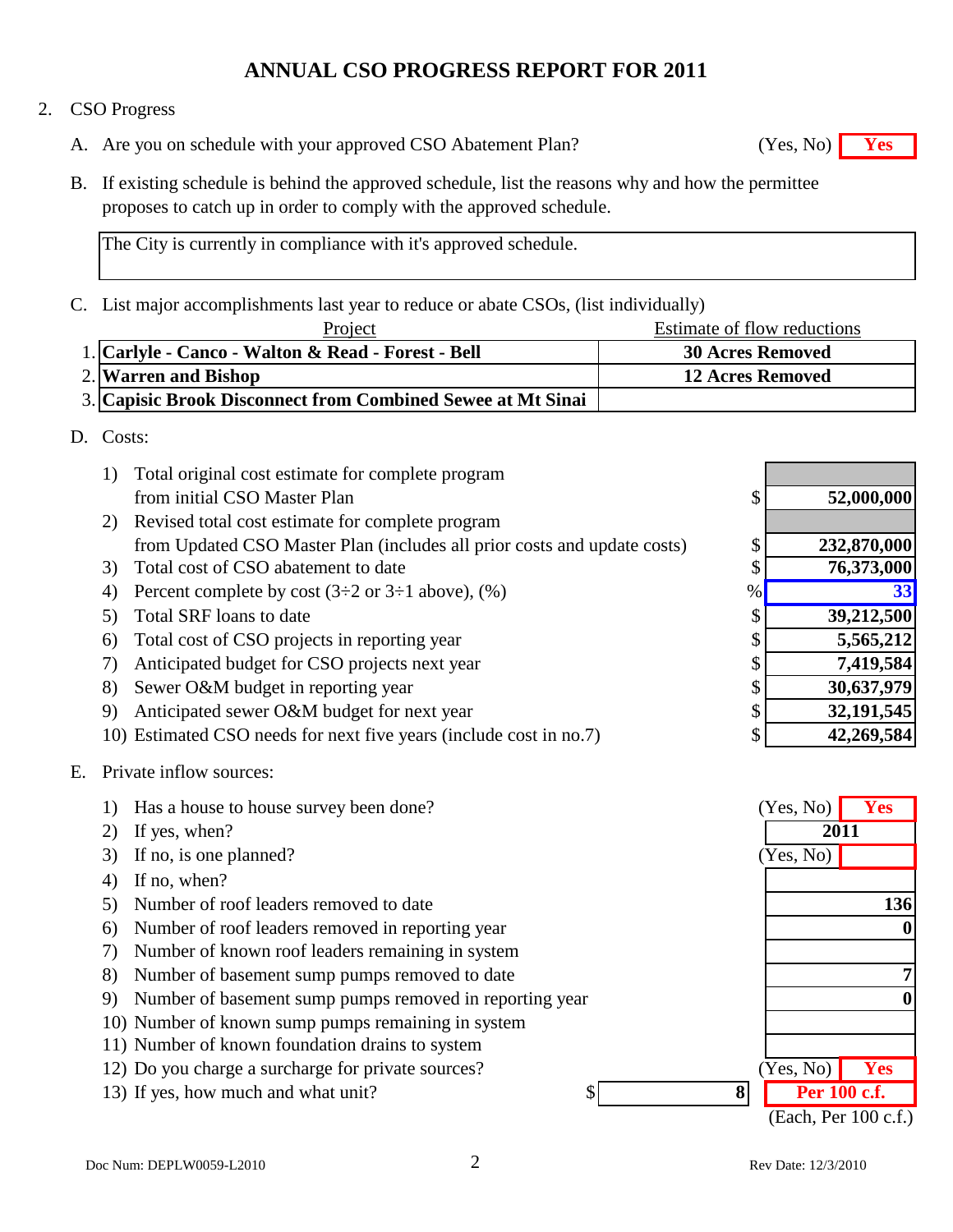#### F. Other inflow sources

- 1) Number of catch basins removed this year
- 2) Number of catch basins remaining in system
- 3) Are there any wetlands/bogs draining to sewer?
- 4) Are there any streams intercepted by sewer?
- 5) If yes to 3 or 4, what plans are there to deal with them?

**Capisic Brook was removed from the combined sewer behind Mount Sinai Cemetery on February 11, 2011.**

G. Results of any specific flow monitoring to determine effectiveness of previous CSO abatement projects. Compare actual CSO abatement with projections made during the CSO Master Plan.

**A table of CSO Monitoring has been included in this worksheet. Monitoring by the PWD in 2011 continues to be evaluated against the SWMM for calibration of the model and population of the attached annual discharge table.**

- H. Yearly precipitation, CSO events, volumes, or block test data. (Enter data on Excel spreadsheet Csoflows.xls)
- I. Work done on the Nine Minimum Controls during the year.
	- 1) Results of operation and maintenance (O&M) program for the sewer system and combined sewer system overflows during the year.
		- a. Who is responsible for combined sewer system O&M?

| Name       | <b>Mike Bobinsky</b>          | Tel. No. |
|------------|-------------------------------|----------|
| Title      | Director of Public Services   |          |
| Dept.      | Department of Public Services |          |
| Size Staff | 204                           |          |

**207-874-8801**

b. Inspection schedules

**Number of CSO regulators Number of tide gates Number of pump stations** Number of CSO outfalls **32**

| 23 PWD/ 17 City |
|-----------------|
| 6 PWD/3 City    |
| 10 PWD/16 City  |
| 32              |

Inspection interval Inspection interval Inspection interval Inspection interval

| <b>As Needed</b> |
|------------------|
| <b>Monthly</b>   |
| <b>Daily</b>     |
| <b>Quarterly</b> |

|           | 34    |
|-----------|-------|
|           | 5,600 |
| (Yes, No) | Yes   |
| (Yes, No) | No    |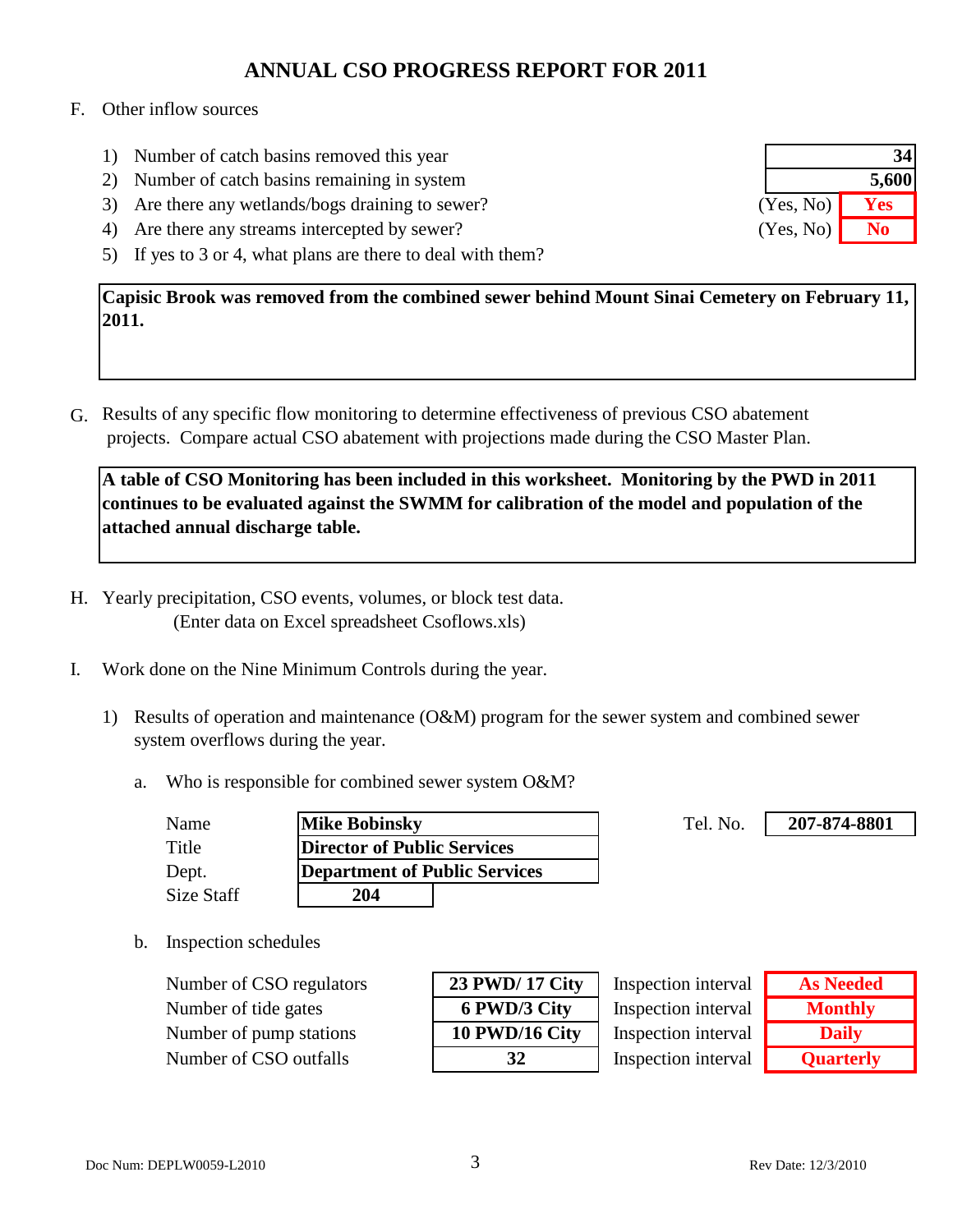c.

Document the following activities that were performed and include the tons or cubic yards of debris removed last year from catch basins and sewers.

| <b>Catch Basin Cleaning</b>      |                                                |                             |            |                  |
|----------------------------------|------------------------------------------------|-----------------------------|------------|------------------|
| Total # of Basins                |                                                | # of Basins Cleaned         |            |                  |
| Last Year                        |                                                | Last Year                   |            | Debris Removed   |
| 6326                             |                                                | 1287                        |            | Cu. Yds.<br>3478 |
|                                  | (Please attach cleaning schedule if available) |                             |            | (Tons, Cu. Yds.) |
|                                  |                                                |                             |            |                  |
| <b>Sewer Cleaning</b>            |                                                |                             |            |                  |
| <b>Total Combined</b>            |                                                | <b>Footage Cleaned</b>      |            |                  |
| Sewer                            |                                                | Last Year                   |            | Debris Removed   |
| 1,117,116                        | lin. ft.                                       | 44,933                      | lin. ft.   | Cu. Yds.<br>202  |
|                                  | (Please attach cleaning schedule if available) |                             |            | (Tons, Cu. Yds.) |
|                                  |                                                |                             |            |                  |
| <b>Pump Station Cleaning</b>     |                                                |                             |            |                  |
| <b>Cleaning Frequency</b>        |                                                | <b>Inspection Frequency</b> |            |                  |
| <b>Monthly</b>                   |                                                | <b>Daily</b>                |            |                  |
|                                  |                                                |                             |            |                  |
| TV Work                          |                                                |                             |            |                  |
|                                  | Sewer & Storm Footage Televised                | <b>TV</b> Frequency         |            |                  |
| 114,597                          | lin. ft.                                       | 3/week                      |            |                  |
|                                  |                                                |                             |            |                  |
| <b>Smoke Testing</b>             |                                                |                             |            |                  |
| Sewer & Storm Footage Tested     |                                                | Dates of Smoke Testing      |            |                  |
| 10,000                           | lin. ft.                                       | 06/24/11                    | (mm/dd/yy) |                  |
|                                  |                                                |                             |            |                  |
| <b>Infiltration/Inflow Study</b> |                                                |                             |            |                  |
| I/I Study Was Performed On       |                                                |                             |            |                  |
| $\boldsymbol{0}$                 | <b>Linear Feet Of Sewer</b>                    |                             |            |                  |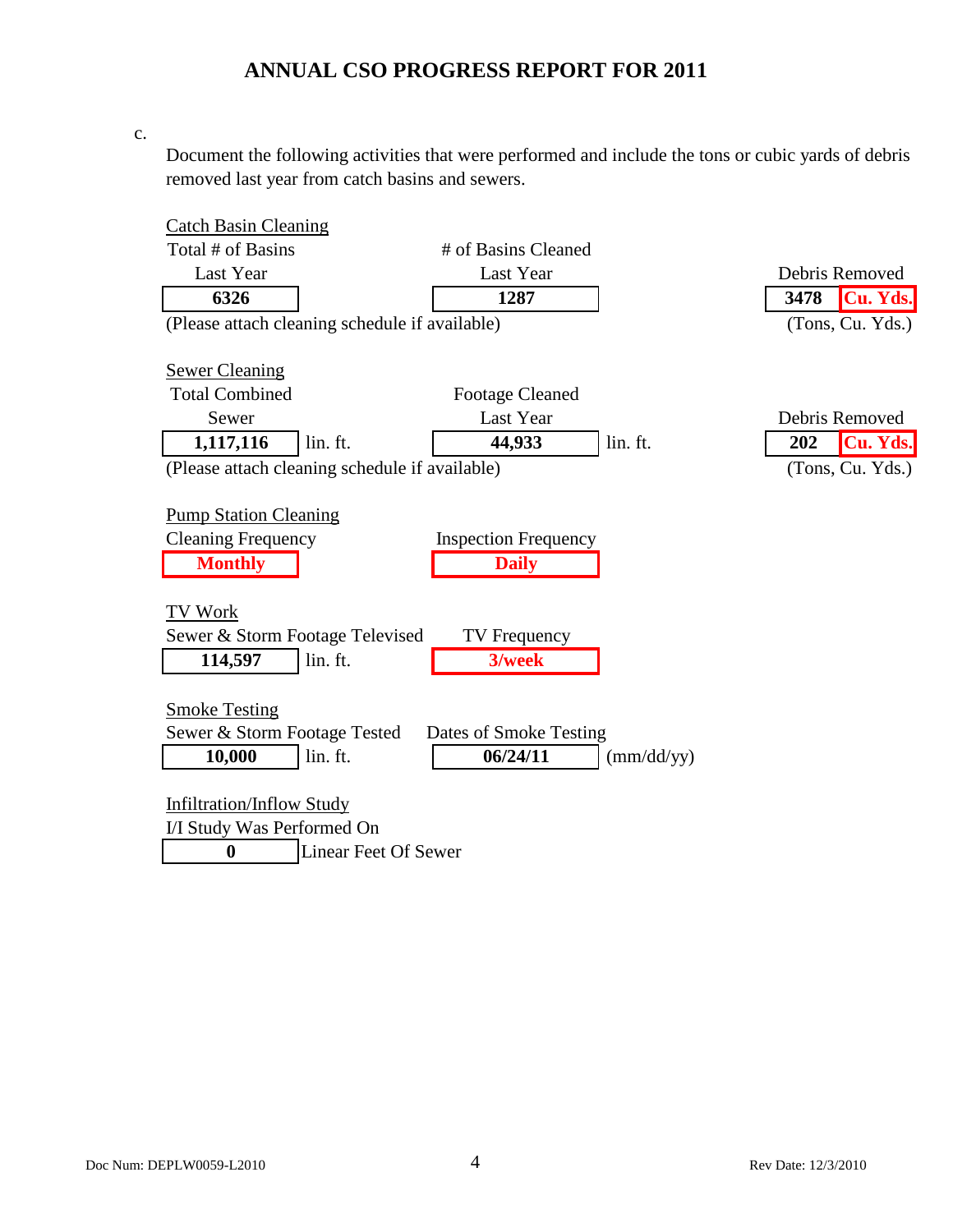2) Maximum Use of the Collection System for Storage

*Maximum use of the collection system for storage means making relatively simple modifications to the combined sewer system to enable the system itself to store wet weather flows until downstream sewers and treatment facilities can handle them. The municipality should evaluate more complex modifications as part of the long-term control plan.*

a. List any regulators or weirs that were adjusted last year to optimize settings for maximum storage. (list individually)

|     | 1. CSO 42 Warren Ave - 60 Inch - Weir wall relocated and raised - November 14, 2011 |
|-----|-------------------------------------------------------------------------------------|
|     | 2. CSO 43 Warren Avenue - 24 Inch - Weir wall raised - April 15, 2011               |
| 3.1 |                                                                                     |
| 4.1 |                                                                                     |

b. Document attempts last year to retard inflows to the system by use of special gratings or flow control type devices.

Number of Special Storm Drain Gratings Installed **0** Comments:

Number of Flow Control Type Devices Installed **0** Comments:

c. Describe any tide gate maintenance and repair to eliminate tidal intrusions. (list individually)

|    | Tide Gate            | Maintenance/Repair                          |
|----|----------------------|---------------------------------------------|
| 1. | 3 City/ 6 PWD        | <b>Greasing and Adjusting</b>               |
| 2. | <b>Randall CSO 5</b> | <b>Installation of Tideflex - June 2011</b> |
| 3. | Dartmouth CSO 15     | <b>Installation of Tideflex - June 2011</b> |

Attach a schedule for implementation of any minor construction associated with maximizing the collection system for storage.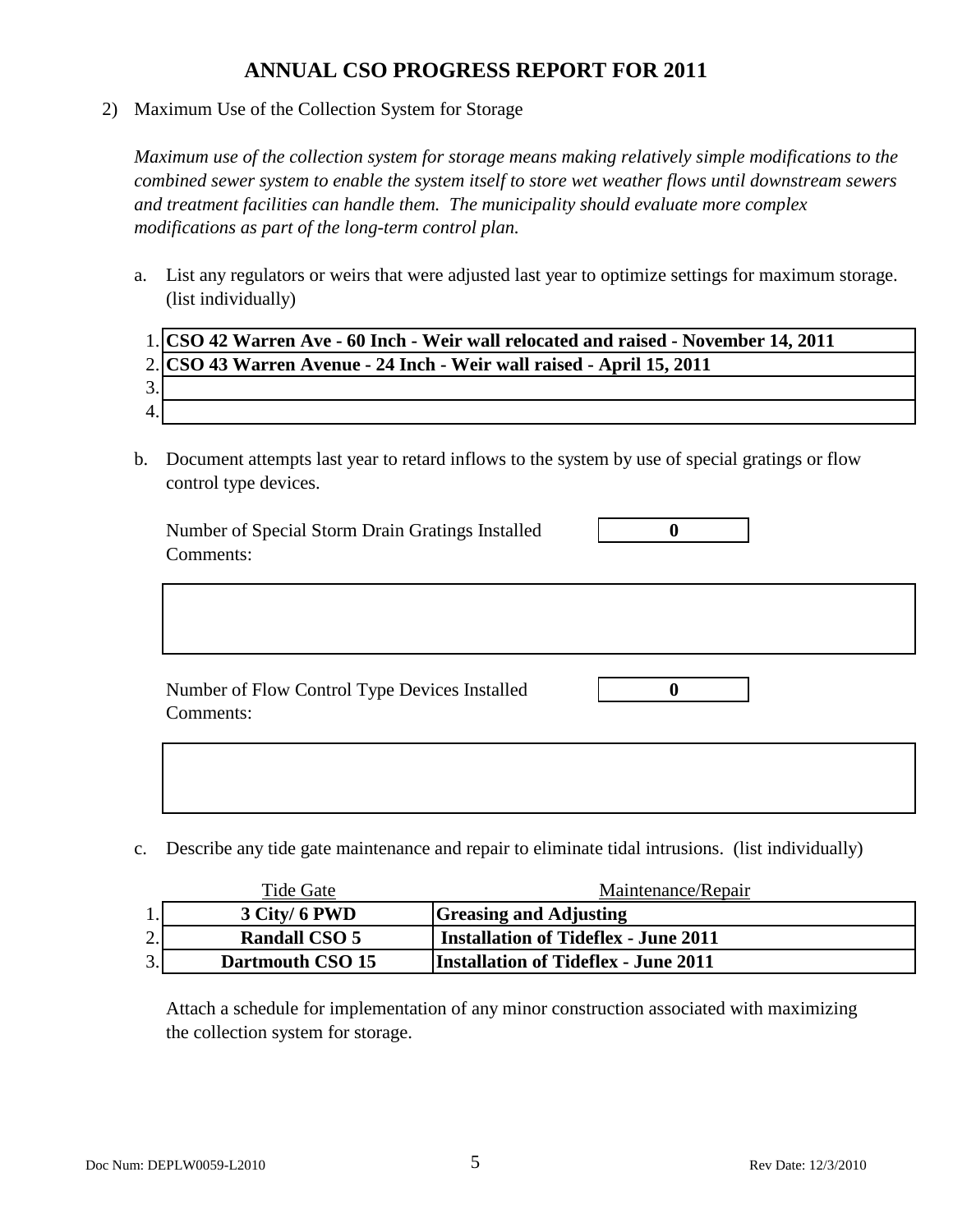3) Review any Modification of the Industrial Pretreatment Program to Assure that CSO Impacts Are Minimized

*The municipality should determine whether nondomestic sources are contributing to CSO impact and, if so, investigate ways to control them. The objective of this control is to minimize the impacts of discharges into combined sewer systems from significant nondomestic sources (i.e., industrial and commercial sources during wet weather events, and to minimize CSO occurrences by modifying inspection, reporting, and oversight procedures within the approved pretreatment program.*

### *Fill in this section only if you have nondomestic source of wastewater.*

Do you have an industry that significantly impacts a CSO? **No** (Yes, No) **No** (Yes, No)

What measures or modifications were taken last year to insure that nondomestic sources are not contributing to CSO impacts. (Examples of measures: Inventory of nondomestic discharges to the combined sewer, assessment of nondomestic discharges on CSOs, evaluation of feasible modifications)

**The City of Portland Industrial Pretreatment Program continues to work with significant Industrial/Commercial dischargers to focus their efforts in reducing their water use and to recover POTW plant capacity during storm events.**

### 4) Maximization of Flow to the POTW for Treatment

*Maximizing flow to the POTW entails simple modifications to the combined sewer system and treatment plant to enable as much wet weather flow as possible to reach the treatment plant. The objective of this minimum control is to reduce the magnitude, frequency, and duration of CSOs that flow untreated into receiving waters.*

a. List any change completed or planned last year to maximize flow to the POTW. (list individually)

| PLANNED PHYSICAL | <b>ESTIMATED</b> | <b>ESTIMATED</b>  | <b>ESTIMATED</b>   | <b>ESTIMATED</b>    |
|------------------|------------------|-------------------|--------------------|---------------------|
| <b>CHANGE</b>    | COST(S)          | <b>COMPLETION</b> | <b>YEARLY</b>      | <b>YEARLY</b>       |
|                  |                  | <b>DATE</b>       | <b>DECREASE IN</b> | <b>DECREASE IN</b>  |
|                  |                  | (MM/DD/YY)        | <b>EVENTS</b>      | <b>VOLUME (MGD)</b> |
|                  |                  |                   |                    |                     |
|                  |                  |                   |                    |                     |
|                  |                  |                   |                    |                     |
|                  |                  |                   |                    |                     |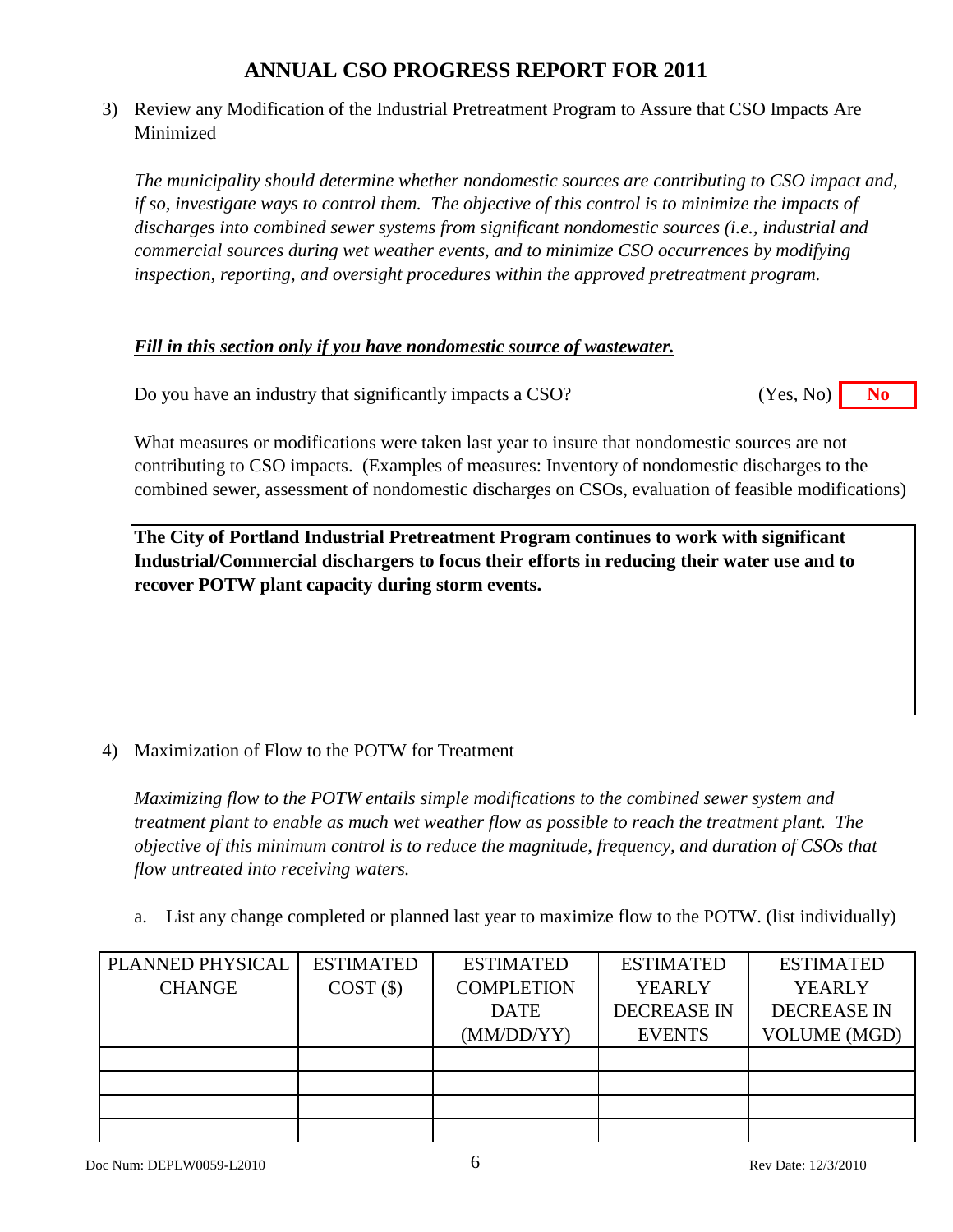5) Prohibition of CSO Discharges During Dry Weather

*This control includes all measures taken to ensure that the combined sewer system does not overflow during dry weather flow conditions. Dry weather overflow control measures include improved O&M as well as physical changes to regulator and overflow devices.*

- a. Did you have a dry weather overflow during the last year? **Yes** (Yes, No) **Yes** If yes, explain. (list individually) (Yes, No)
	- 1. **2011.07.11 Vannah CSO 012 Pump Failure at Baxter Pump Station**

2. **2011.12.18 Randall CSO 005 and Northeast CSO 020 - PLC Failure at Northeast Pump** 

3. **2011.04.17 291 Woodford St. - Sewer Backup**

- 4. **2011.06.13 282 Veranda St Sewer Backup**
- 5. **See additional information for other DWO occurances**
- 6) Control of Solid and Floatable Material in CSO Discharges

*The intent of this control is to document that low cost control measures have been implemented which reduce solids and floatables discharged from CSOs to the maximum extent practicable.*

a. List any of the following control measures that were implemented last year to reduce solids and floatables discharged from CSOs. If control measures were implemented, list their Success.

| <b>Baffles in Regulators or Overflow Structures:</b> |          |                    |
|------------------------------------------------------|----------|--------------------|
| Number of Baffles Installed:                         | Success: |                    |
|                                                      |          | (Good, Fair, Poor) |
| <b>Trash Racks in CSO Discharge Structures:</b>      |          |                    |
| Number of Trash Racks Installed:                     | Success: |                    |
|                                                      |          | (Good, Fair, Poor) |
| <b>Catch Basin Modifications:</b>                    |          |                    |
| Number of Modifications:                             | Success: |                    |
|                                                      |          | (Good, Fair, Poor) |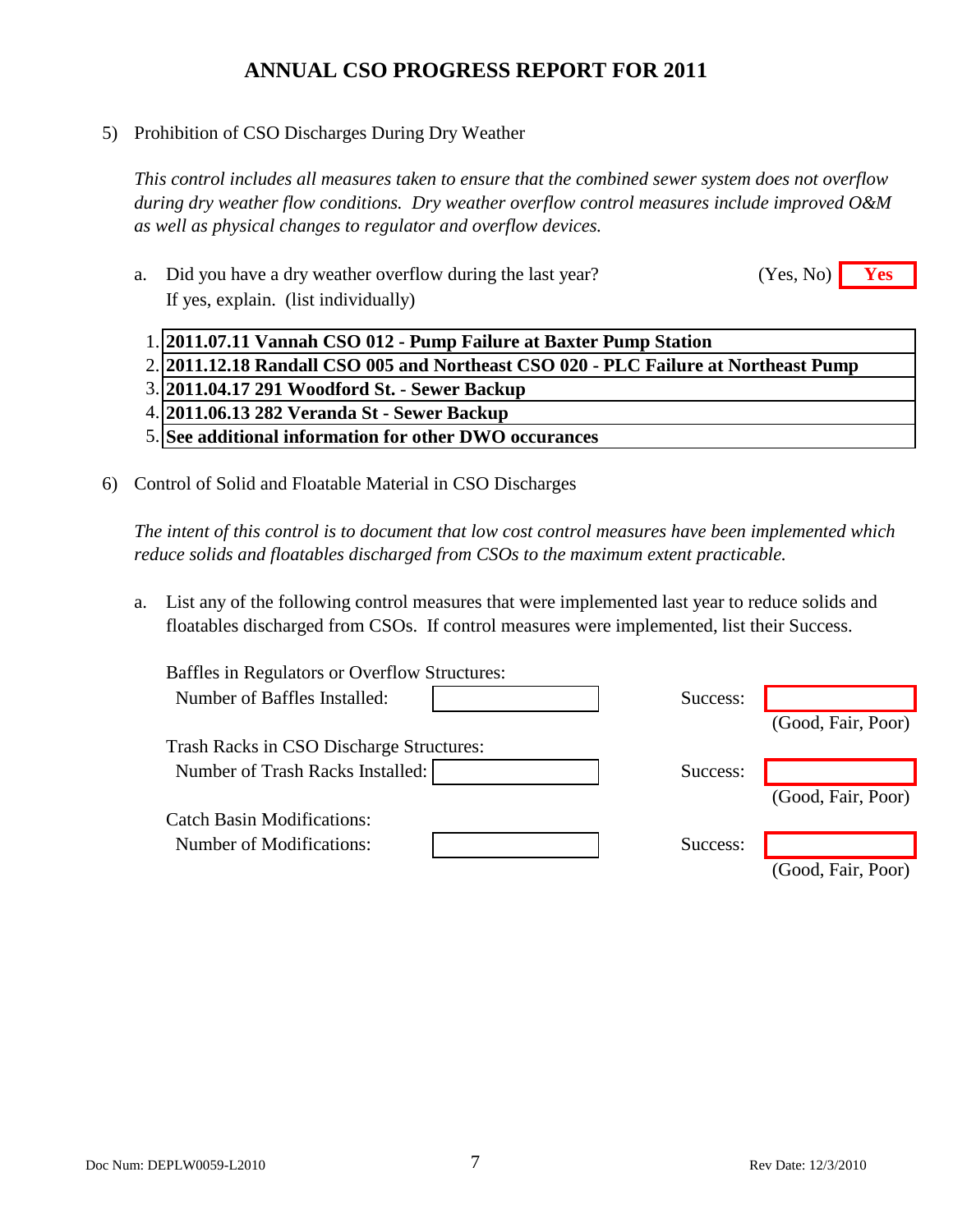| End of Pipe Nets:         |           |          |                    |
|---------------------------|-----------|----------|--------------------|
| Number of Nets Installed: |           | Success: |                    |
|                           |           |          | (Good, Fair, Poor) |
| <b>Litter Controls:</b>   |           |          |                    |
| Litter Control:           | (Yes, No) |          |                    |
|                           |           |          | (Good, Fair, Poor) |
| <b>Other Controls:</b>    |           |          |                    |
| Type of Control           |           | Success: |                    |
|                           |           |          | (Good, Fair, Poor) |

b. The estimated amount of solids and floatables removed last year by implementing the above control measures.

 (Tons, Cu. Yds.) (Attach any schedules and associated costs for implementation of this control.)

7) Pollution Prevention Programs That Focus on Contaminant Reduction Activities

*The seventh minimum control, pollution prevention, is intended to keep contaminants from entering the combined sewer system and thus receiving water via CSOs.*

a. Document any of the following efforts last year to implement this control.

Public education or increased awareness programs that encourage water conservation and could decrease dry weather sanitary flow to the POTW and increase the volume of wet weather flows that can be treated at the POTW.

**Public informational meetings to discusss CSO projects and their impacts on the environment. PWD continues education through our website and environmental coordinators. The PWD has distributed several pamphlets describing items which should not be flushed down the sewer and the affects thay can have on the treatment plant and the environment.**

The placement of garbage receptacles, more efficient garbage collection, or through public education you have implemented.

**The City of Portland is using a single source collection of recycables to allow for quicker and more efficient collection. The Dept of Public Services, thru the waste management division, manages this program, tied to improvements to the Ecomaine MRF.**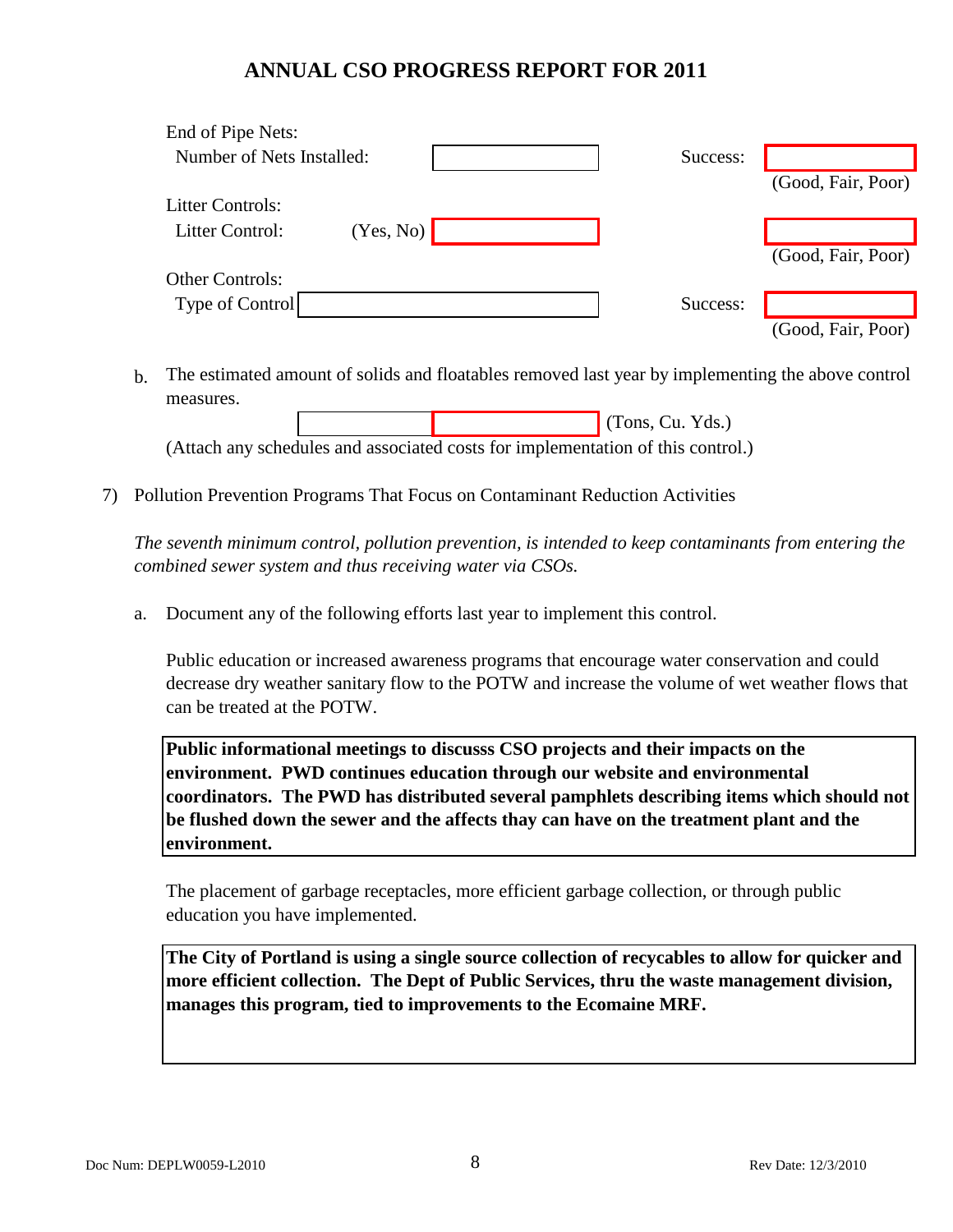Street sweeping efforts with estimate of material removed.

**Sweeping activities collected 836 CY in 2011 (including 380 CY from within the Capisic Brook Watershed). The DPS is moving towards a reduction in use of sand to treat roads in the winter, and more salt. We anticipate less volume of sand/ debris to pickup in the spring.**

Anti-litter campaigns; campaigns through public outreach and public service announcements employed to educate the public about effects of littering, over fertilizing, pouring used motor oil down catch basins, etc.

**Public outreach continues with the e-card system at the Riverside Recycling Center. This better tracks individual household waste production and allows for universal waste recycling. The DPS has initiated a household hazardous waste dropoff program at the Riverside Recycling Center.**

Efforts to eliminate illegal dumping. Programs such as law enforcement and public education aimed at controlling illegal dumping of litter, tires, and other materials into water bodies or onto the ground.

**The City continues to distribute public letters to enform and curtail dumping of yard waste within Capisic Brook and Fall Brook watersheds.**

b. Does the community have a hazardous waste collection program? **Yes** (Yes, No)

If yes, how often is it collected?

**Saturdays**

If yes, how much hazardous waste is collected?

**10,666 Gallons**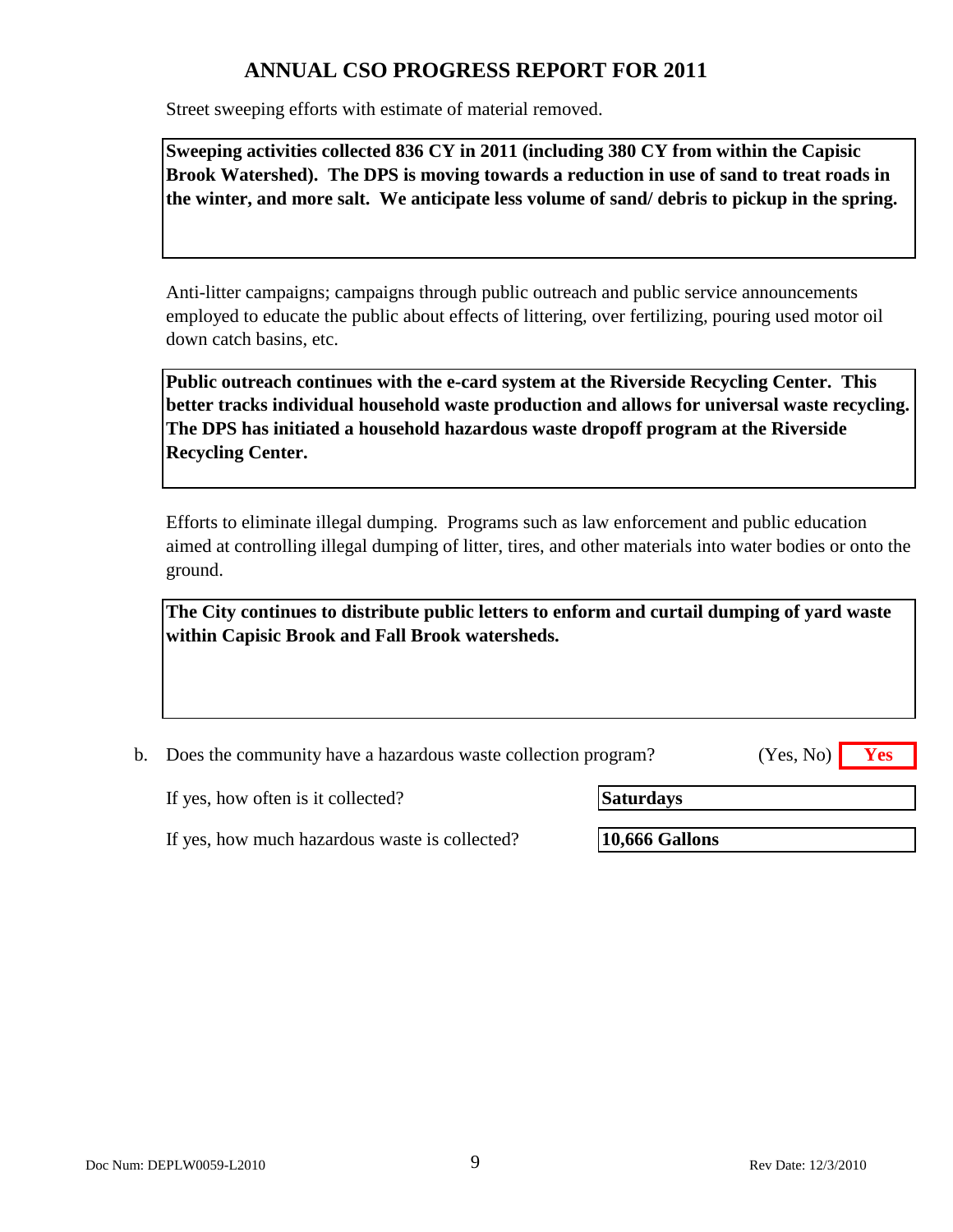c. List and describe any measures planned or implemented for the installation of best management practices (BMP) to reduce pollutants in stormwater runoff.

**The City is utilizing vortex concentrating manholes, Filtera boxes and rain gardens on storm drain systems to reduce sediment and pollutants load entering the receiving waters. The City utilizes hoods in the catch basin sumps to reduce floatables from entering systemm. The City requires a 3 foot sump on all catchbasins to collect sediment and they are cleaned annually. The Planning Department provides several other alternatives for BMP within their site plan review and has adopted the Maine Chapter 500 requirements which applies to all by single** 

d. List and describe other pollution prevention measures planned for implementation and the names of individuals or departments responsible. Attach any schedules and cost estimates associated with this control.

8) Public Notification to Ensure That the Public Receives Adequate Notification of CSO Occurrences and CSO Impacts

*The objective of this control is to ensure that the public receives adequate notification of CSO impacts on pertinent water use areas. Of particular concern are beach and recreational areas that are affected by pollutants discharged in CSOs.*

a. Locations where signs are posted.

Are all CSO outfalls locations marked with a sign in accordance with your permit?

**Yes** (Yes, No)

List any other locations where CSO signs are posted.

b. List dates of CSO informational public hearings or meetings last year. (list individually)

| 03/01/2011 Brewer St                |  |
|-------------------------------------|--|
| $3. 07/13/2011$ Alpine Neighborhood |  |

- **05/19/2011 Dorothy-Dibiase 07/13/2011 Bartley**
- c. List any other measures to inform the public that occurred last year.

**Project informational letters during construction. Monthly project updates to Council.**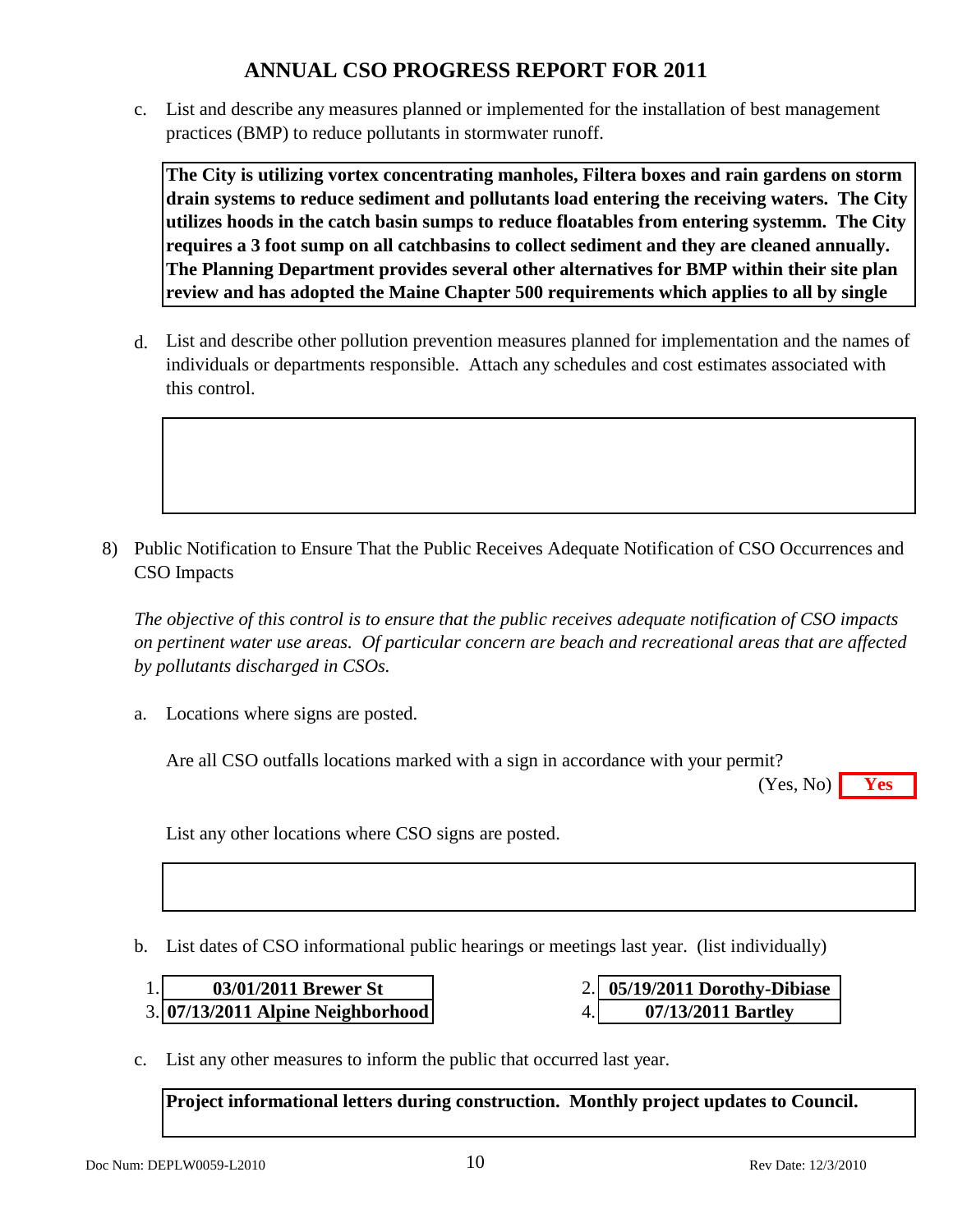9) Monitoring to Effectively Characterize CSO Impacts and the Effectiveness of CSO Controls

*The ninth minimum control involves visual inspection and other simple methods to determine the occurrence and apparent impacts of CSOs. This minimum control is an initial characterization of the combined sewer system to collect and document information on overflow occurrences and known water quality problems and incidents, such as beach or shellfish bed closures, that reflect use impairments caused by CSOs. Changes in the occurrences of such incidents can provide a preliminary indication of the effectiveness of the Nine Minimum Controls.*

a. Check off and fill in information on the following monitoring methods used in overflow structures: (list individually)

Flow Meters

Locations

|                 | 1. See CSO Flow Monitoring Tab SI | <b>After Rain Event</b> |
|-----------------|-----------------------------------|-------------------------|
| ⌒<br><u>L</u> . |                                   |                         |
| 3.              |                                   |                         |
| 4.              |                                   |                         |

Blocks

Locations

| <b>See CSO Flow Monitoring Tab</b> |
|------------------------------------|
|                                    |
|                                    |
|                                    |

Chalklines

Locations

Frequency Data Collected

| <b>After Rain Event</b> |
|-------------------------|
|                         |
|                         |
|                         |

Inspection Frequency

| <b>After Rain Event</b> |
|-------------------------|
|                         |
|                         |
|                         |

Inspection Frequency

Other monitoring methods?

**A listing of CSO monitoring method has been included as an addition to this worksheet.**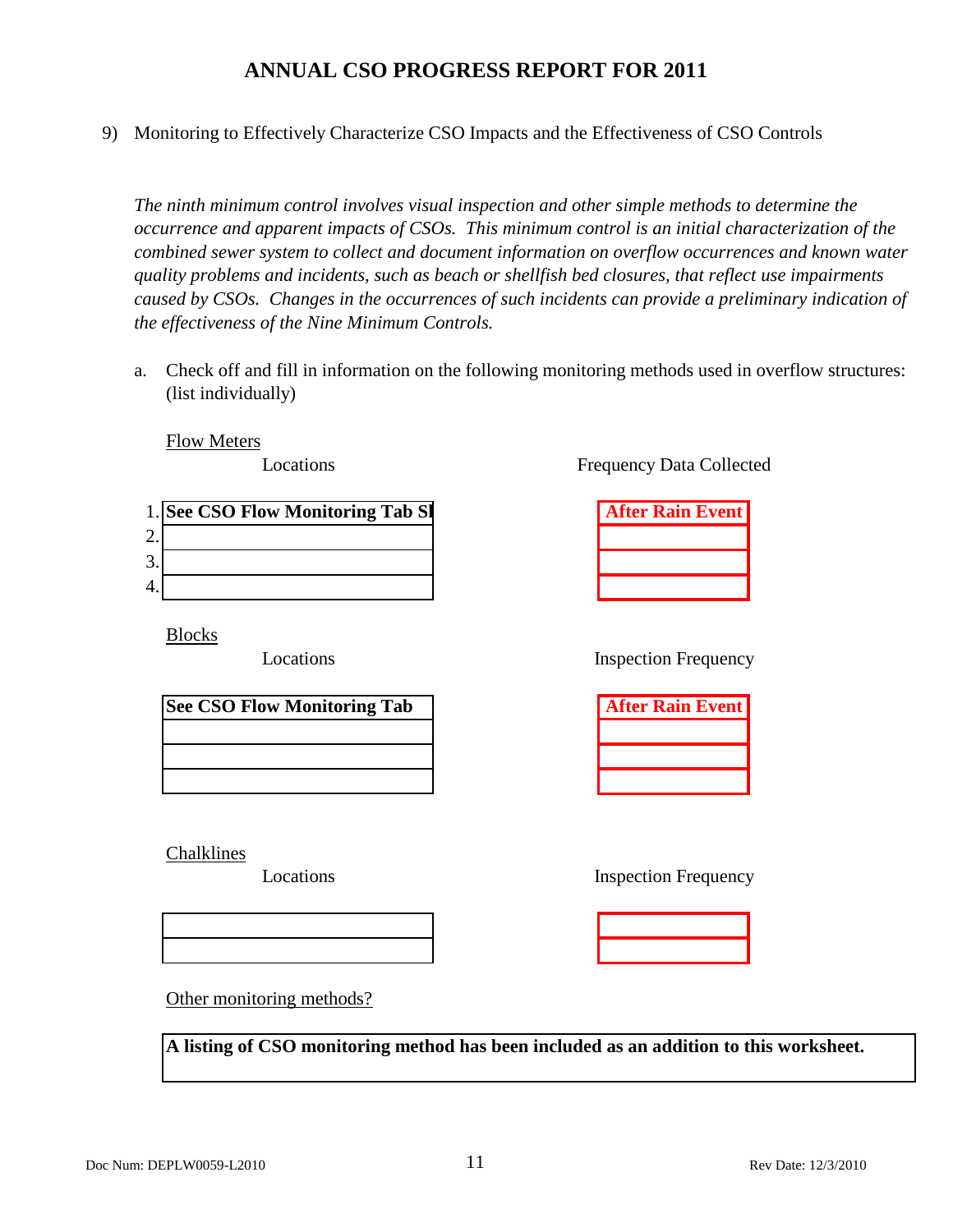b. Was a SWMM model developed? Is the model used to report occurrences? Has it been updated to reflect changes: If so, when was the model last updated? (mm/dd/yy)

| (Yes, No) | <b>Yes</b> |
|-----------|------------|
| (Yes, No) | Yes        |
|           | 02/23/12   |

c. CSO impacts to swimming beaches and shellfishing areas.

List any swimming beaches that may be impacted by your CSOs. (list individually)

| 1.1             | <b>IEast End Beach</b> |
|-----------------|------------------------|
| $\bigcap$<br>∼. |                        |

Does your community or other entity test the water quality at beaches or near your CSOs?

|            | (Yes, No) | <b>Yes</b> |
|------------|-----------|------------|
| Frequency? | 3/week    |            |

(Yes, No)

(Yes, No)

#### If yes, list dates of test and results

| Dates  |                             | <b>Results</b>                                   |  |
|--------|-----------------------------|--------------------------------------------------|--|
| 3/Week | (mm/dd/yy)                  | As posted on web Maine Healthy Beaches/          |  |
|        | $\mu$ mm/dd/yy)             | <b>Status and Data/East End Beach (Portland)</b> |  |
|        | $\frac{\text{m}}{\text{d}}$ |                                                  |  |

Any beach closing last year? **Yes** No. 2013

Were they caused, in whole or in part by CSOs? (Yes, No) **Yes** 

What are the procedures for notifying the public of beach closures?

**Public posting at entrance to beach and flying a colored flag. Public posting of the information is also available on the Maine Healthy Beaches website located at http://www.mainehealthybeaches.org/**

List any shellfishing areas that may be impacted by your CSOs. (list individually)

|          | )pen | <b>Conditionally Opened</b> | Closed                    |
|----------|------|-----------------------------|---------------------------|
| . .      |      |                             | <b>Portland Area 13-A</b> |
| ⌒<br>، ت |      |                             |                           |
| 3.       |      |                             |                           |
| 4.       |      |                             |                           |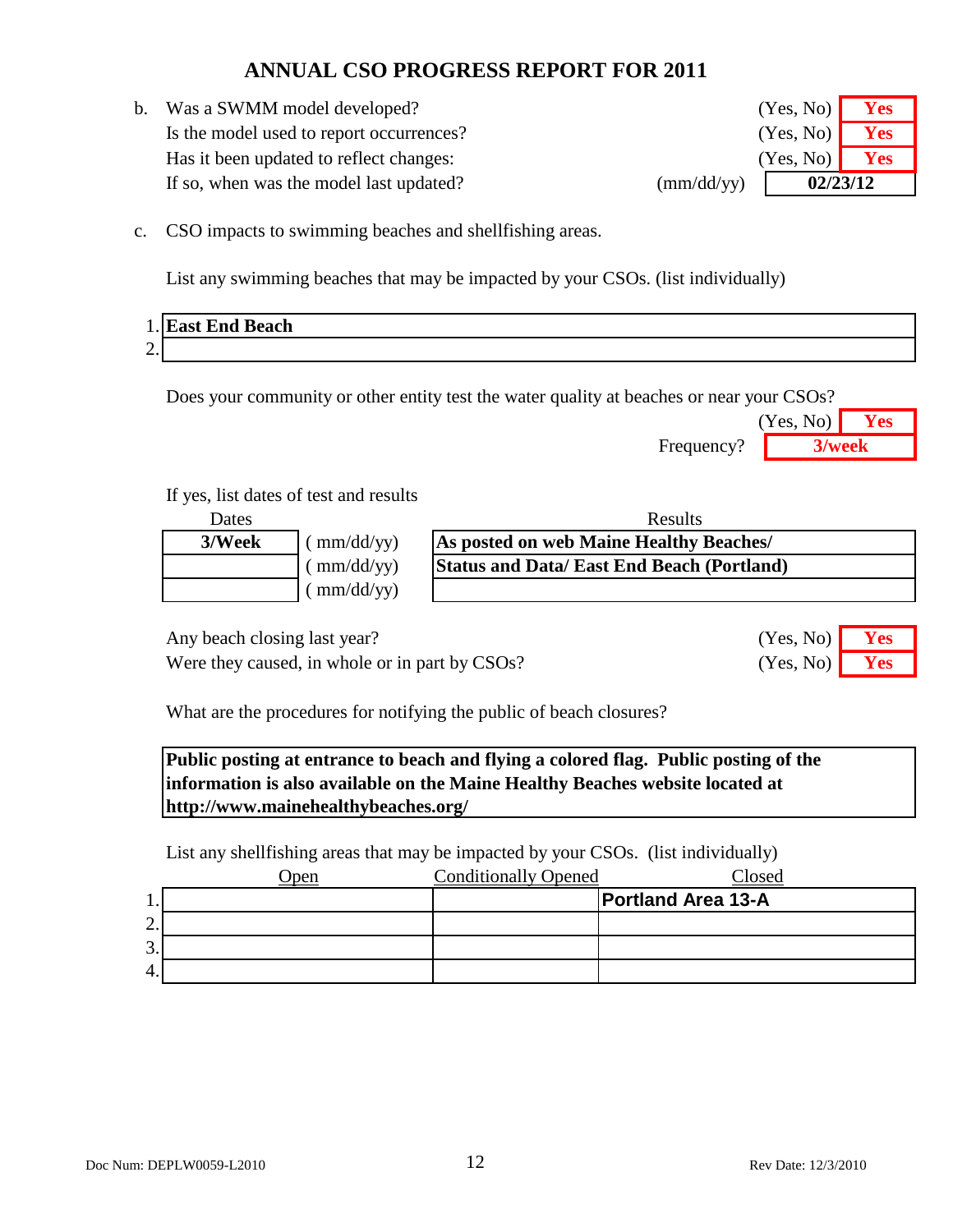Any shellfish areas closed last year? **Yes** (Yes, No) **Yes** 

If yes, list dates indivdually:

| $\text{(mm/dd/yy)}$ | <b>Permanently Closed</b> |
|---------------------|---------------------------|
| $\text{(mm/dd/yy)}$ |                           |
| $\text{(mm/dd/yy)}$ |                           |
| $\text{(mm/dd/yy)}$ |                           |
| $\text{(mm/dd/yy)}$ |                           |
| $\text{(mm/dd/yy)}$ |                           |
| $\text{(mm/dd/yy)}$ |                           |
| $\text{(mm/dd/yy)}$ |                           |
|                     |                           |

If yes, were the closures caused, in whole or in part

| $\text{es}$ No)<br>- |  |
|----------------------|--|
|                      |  |

Please provide a map showing any swimming beaches or shellfish area that may be impacted by your CSOs.

Please provide results of any receiving water quality tests or CSO sampling tests done last year.

J. List any sewer extensions and new commercial or industrial flows added during the year, along with any mitigating measures implemented to prevent these flows from contributing to CSO flows.

**See attached table presenting new residential, commercial or industrial developments that were issued sewer capacity letters in 2011 allowing connection to the sewer system. An expected daily flow and project status has been included with the table.**

K. To assist the DEP in making this form easier to use in future years, please list your computer capabilities:

Processor capability:

Operating system (Windows version): Word processing program and version:

Spreadsheet program and version: Database program and version:

E-mail capability and address:

| <b>Microsoft Windows XP Professional Service Pack 2</b> |  |
|---------------------------------------------------------|--|
| <b>Microsoft Office Word 2007</b>                       |  |
| <b>Microsoft Office Excel 2007</b>                      |  |

[brad@portlandmaine.gov](mailto:brad@portlandmaine.gov)

Do you plan to upgrade hardware or software next year, and if so with what? (Note: DEP uses Windows 2000 and MS Office 2003 with Word, Excel and Access)

| by CSOs? |  |
|----------|--|

(Yes, No)